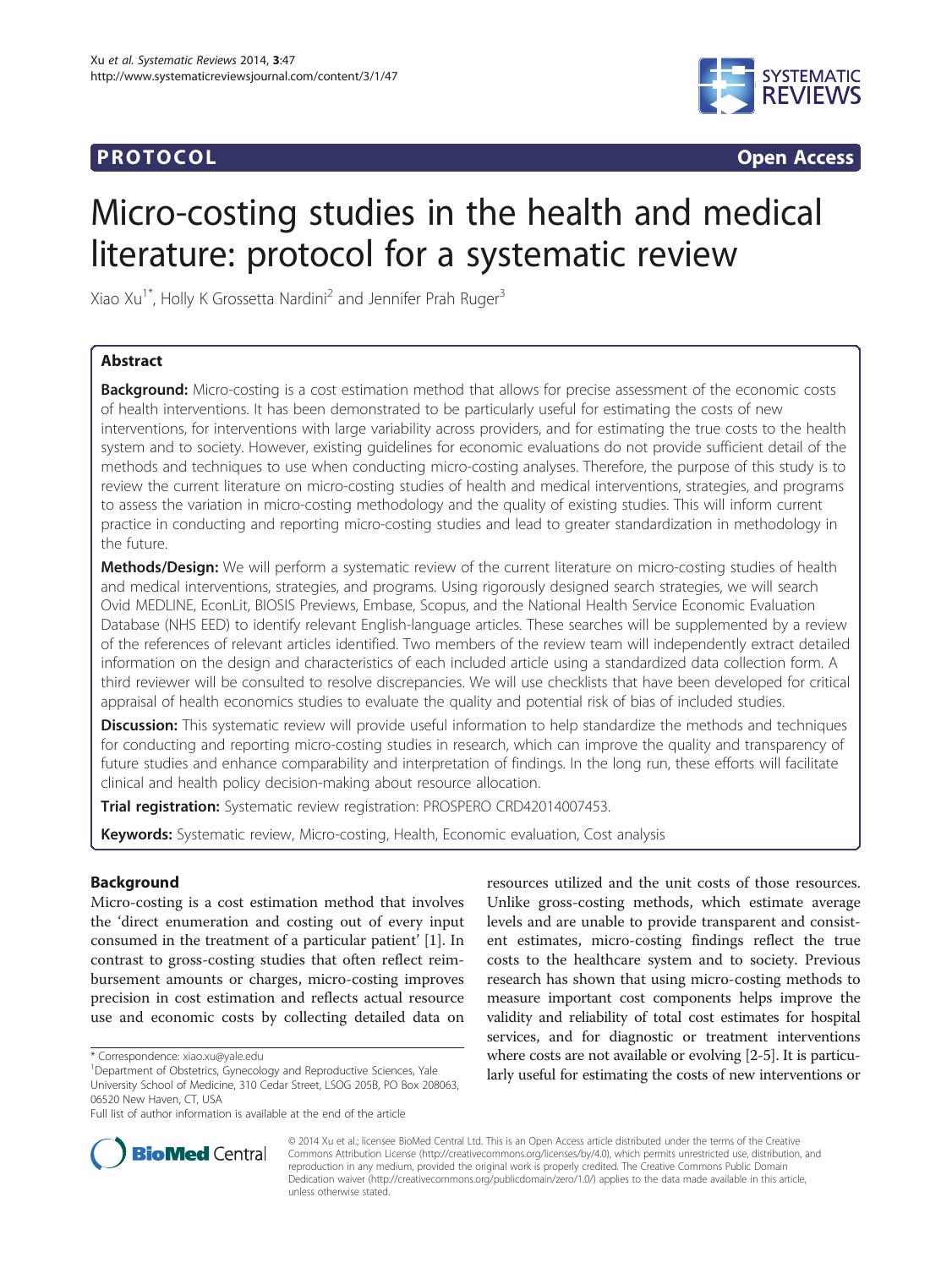treatments when there is no established estimate for their aggregate costs [[6,7](#page-5-0)].

The widespread concern about increasing healthcare costs in the USA, as well as in other countries, has prompted growing interest in studying the cost, costeffectiveness, and cost-benefit of health interventions. It is essential that the costs of health interventions be assessed rigorously in order to inform efficient resource allocation. Cost estimation is the foundation for any economic evaluation. The U.S. Panel on Cost Effectiveness in Health and Medicine has recommended micro-costing as the preferred approach to cost estimation when the alternative gross-costing estimation could cause bias [[1\]](#page-5-0). However, existing guidelines for economic evaluations do not provide sufficient detail for the methods and techniques to use when conducting micro-costing analyses [\[6](#page-5-0)].

In this study, we propose to review the current literature on micro-costing studies of health and medical interventions, strategies, and programs to assess how widely and variably micro-costing methodology has been used and the quality of existing studies. Findings from this review will help identify gaps in current application of microcosting analyses, inform the development of guidelines for micro-costing methodology and a checklist for conducting and reporting micro-costing studies, and ultimately improve the transparency and comparability of future microcosting studies.

## Methods/Design

The design of this systematic review follows recommendations in the Preferred Reporting Items for Systematic Reviews and Meta-Analyses (PRISMA) statement [\[8\]](#page-6-0), guidance from the Campbell and Cochrane Economics Methods Group on incorporating economics evidence in systematic reviews [\[9](#page-6-0)], and criteria in the Assessment of Multiple Systematic Reviews (AMSTAR) [\[10\]](#page-6-0). To help guide the development of the protocol, we conducted a preliminary assessment of the literature using a pilot list of search terms and a single database (PubMed) from March to July 2013. This preliminary assessment helped us identify the terms that authors use when referencing micro-costing methods, the type of health interventions evaluated, the study settings involved, and the types of analysis conducted. Based on results from this preliminary assessment, we refined our search terms, the study selection criteria, the data items to be extracted, and the analytic framework needed to comprehensively evaluate the quality of these studies. Details of our final study protocol are provided below.

## Objective/research question

The purpose of this study is to address the question: How has micro-costing methodology been used in studying health and medical interventions, strategies, and programs? We will take a systematic approach by reviewing microcosting studies in the health and medical literature to understand both the scope (how widely and variably has this methodology been used) and the quality (how well has this methodology been applied and reported) of these studies. The interventions, strategies and programs may include preventive, diagnostic, and treatment approaches and technologies, as well as public health initiatives.

## Protocol and registration

This systematic review has been registered at the International Prospective Register of Systematic Reviews (PROSPERO) (registration #: CRD42014007453) [[11\]](#page-6-0).

## Information sources and search strategy

We will search Ovid MEDLINE, EconLit, BIOSIS Previews, Embase, Scopus, and the National Health Service Economic Evaluation Database (NHS EED) to identify relevant English-language articles. This list of bibliographic databases was determined after careful scoping searches and assessments of the 2011 Health Economic Core Library Recommendations by the U.S. National Library of Medicine [[12](#page-6-0)].

We will use the search strategy outlined in Table 1 for MEDLINE. The search strategies for other databases will be similar but tailored slightly to fit each specific database. Search results from the various databases will be combined and results will be de-duplicated. This will be supplemented by a review of the references of relevant articles identified. Auto-alerts will provide literature updates while the data are being analyzed.

## Eligibility criteria and study selection

We will include studies that meet the following criteria: (1) involve original economic analysis of data; (2) involve a health- or healthcare-related intervention, strategy, or program; and (3) involve the use of micro-costing methodology as defined by Gold et al. [[1\]](#page-5-0) that involves the

## Table 1 Search strategy for MEDLINE

- 1. (microcost\$ or micro-cost\$).mp.
- 2. bottom-up.mp.
- 3. "costs and cost analysis"/or health care costs/or health expenditures/
- 4. 2 and 3
- 5. (bottom-up adj5 cost\$).mp.
- 6. (bottom-up adj5 accounting).mp.
- 7. (activity-based adj5 accounting).mp.
- 8. (activity-based adj5 cost\$).mp.
- 9. 1 or 4 or 5 or 6 or 7 or 8
- 10. limit 9 to english language
- 11. limit 10 to journal article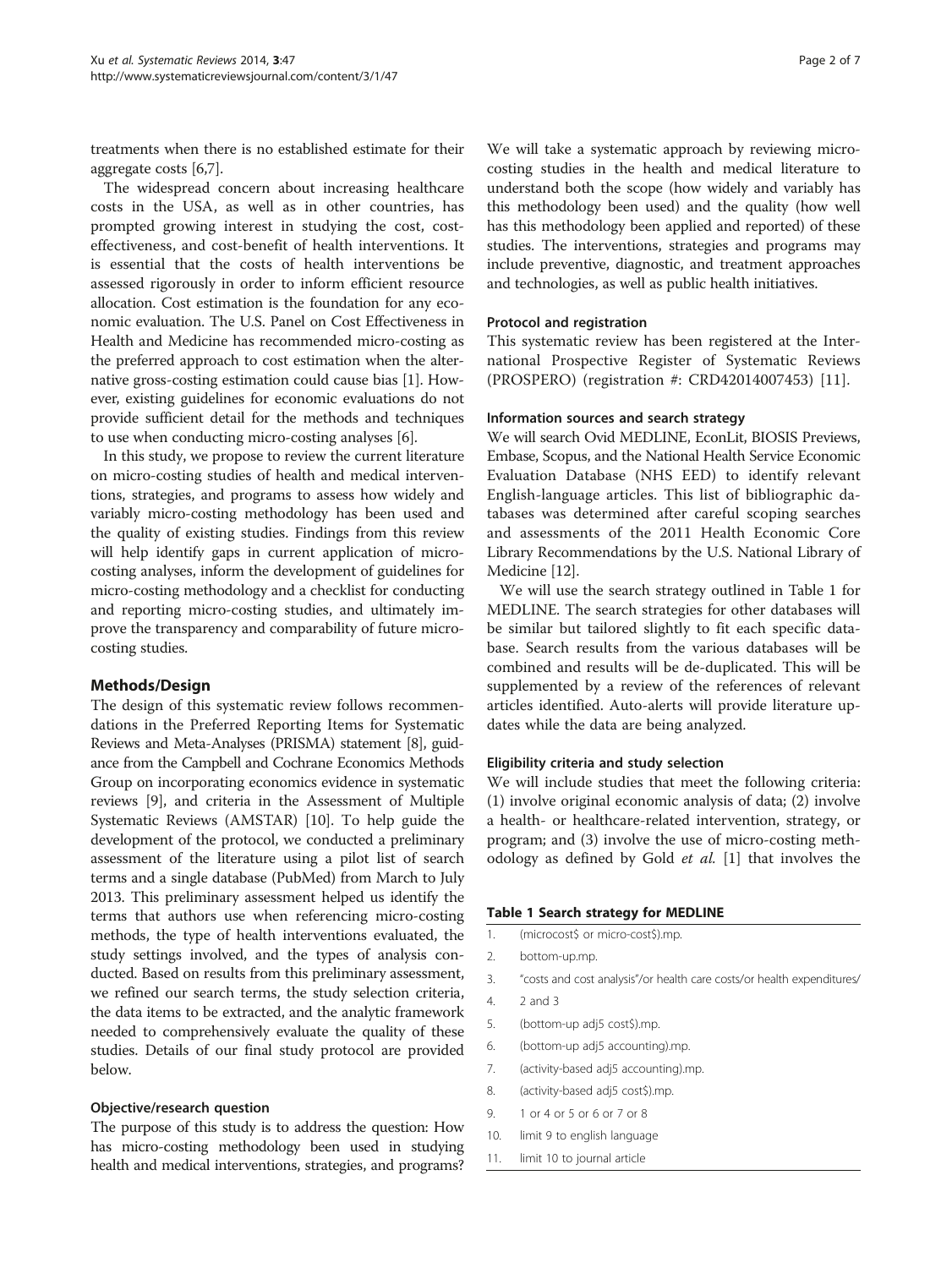'direct enumeration and costing out of every input consumed in the treatment of a particular patient'. Economic analysis will include both full economic evaluations and partial economic evaluations, as well as randomized trials or other types of single effectiveness studies that evaluate cost of care [[9\]](#page-6-0). We will operationalize the Gold et al. [[1](#page-5-0)] definition for micro-costing by including studies that involve: (1) patient-level data on direct enumeration and costing of all inputs consumed with clear delineation of unit cost information; or (2) program-level direct enumeration and costing of all inputs consumed (with clear delineation of unit cost information) which was then divided across individual participants. Because complete microcosting may not be feasible in many situations, we will also consider studies that predominantly used microcosting in their cost estimation. We will exclude studies published only as abstracts, in a language other than English, reflecting biomedical or laboratory research, reporting quantities of resource utilization (for example, length of stay) rather than costs, focusing on identifying cost predictors (for example, analyze impact of patient sociodemographics on cost of care) rather than evaluating costs, or only partially applying the micro-costing methodology (for example, use a combination of micro-costing and grosscosting). We will also exclude reviews, conceptual papers, commentaries, letters, editorials, and papers that only report a study's methodology without results.

Search results from the various databases will be combined and results will be de-duplicated. A two-phase

phase will screen for full-length, original research articles that involved economic evaluation of a health- or healthcare-related topic. Then, for articles that fulfill the criteria from the first phase screening, we will assess the type of costing methods used and the extent to which micro-costing technique was applied in the cost estimation. This detailed screening will allow us to categorize, summarize, and report reasons for excluded studies. Moreover, we will be able to provide information on the nature of articles that involve some enumeration of resource utilization and unit cost data but do not fully meet the definition of micro-costing methodology [\[1](#page-5-0)] (for example, direct enumeration and unit cost data for some inputs consumed plus gross-costing or additional costing methodologies for other cost components).

The screening will be based on inspection of study titles, abstracts, and full-text articles. Evaluation of fulltext articles will be important because abstracts include only limited descriptions of study design and often cannot provide sufficient detail about a study's cost valuation methodology. All identified articles from the initial search will be independently reviewed by two members of the review team to determine their appropriateness for inclusion. Any disagreements will be discussed and resolved by consensus. If a disagreement cannot be resolved, a third researcher will be consulted to help resolve disagreement and determine whether the article is suitable for inclusion.

| FIRST PUTCHING.                                                |                                                                                                                                                                                                                                                   |
|----------------------------------------------------------------|---------------------------------------------------------------------------------------------------------------------------------------------------------------------------------------------------------------------------------------------------|
|                                                                | Full length article (yes/no)                                                                                                                                                                                                                      |
|                                                                | Original research article (yes/no)                                                                                                                                                                                                                |
|                                                                | Economic evaluation (yes/no)                                                                                                                                                                                                                      |
|                                                                | Health- or healthcare-related (yes/no)                                                                                                                                                                                                            |
|                                                                | Other reason for exclusion (yes/no, and if yes, specify the reason)                                                                                                                                                                               |
|                                                                | All phase 1 screening criteria met (yes/no)                                                                                                                                                                                                       |
| Phase 2 screening (if all phase 1 screening criteria are met): |                                                                                                                                                                                                                                                   |
|                                                                | Costing methods clear (yes/no)                                                                                                                                                                                                                    |
|                                                                | Applied gross-costing (entirely gross-costing, partial gross-costing, no gross-costing, or not clear)                                                                                                                                             |
|                                                                | Applied micro-costing (yes, no, or not clear)                                                                                                                                                                                                     |
|                                                                | Extent of micro-costing (if micro-costing used): for example, whether micro-costing was used for the<br>entire study or for part of the study                                                                                                     |
|                                                                | Type of micro-costing (if micro-costing used): patient-level direct enumeration and unit cost of all inputs<br>consumed; program-level direct enumeration and unit cost of all inputs consumed, then allocated to each<br>participant; and so on. |
|                                                                | Applied other costing methods (yes, no, or not clear, and if yes, specify the methods used)                                                                                                                                                       |
|                                                                | Whether authors referred to their study as micro-costing (yes/no)                                                                                                                                                                                 |
|                                                                | Whether to include the article in final data extraction (yes/no)                                                                                                                                                                                  |
|                                                                | Any additional notes about this article                                                                                                                                                                                                           |

#### Table 2 Items on article screening form

Phase 1 screening: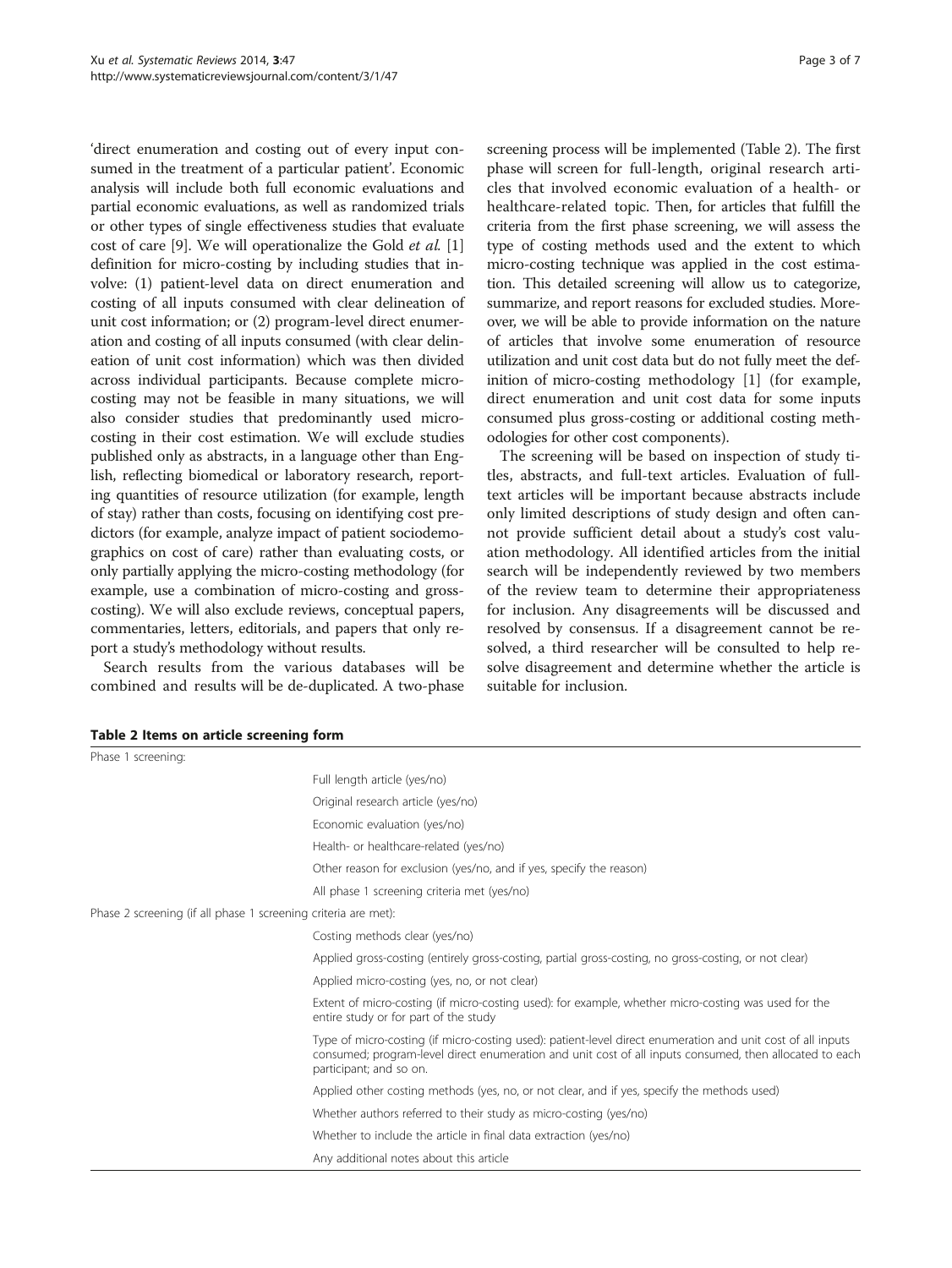### Data items

For each included article, we will extract detailed information on its characteristics using a standardized data collection form. The International Society for Pharmacoeconomics and Outcomes Research (ISPOR) recently issued the Consolidated Health Economic Evaluation Reporting Standards (CHEERS) guidelines that consolidated and updated prior checklists for reporting of health economic evaluations and are endorsed by 10 biomedical journals [[13\]](#page-6-0). Our data items will be selected based on the CHEERS guidelines [\[13\]](#page-6-0), guidance from the Campbell and Cochrane Economics Methods Group on incorporating economics evidence in systematic reviews [\[9](#page-6-0)], and our previous experience with systematic reviews of health economics studies and with microcosting studies [\[5](#page-5-0)[,14-18](#page-6-0)].

A draft list of data items is presented in Table [3](#page-4-0). We specifically tailored this list to suit the aim of this review, that is, to focus on each study's cost estimation methods. For example, we plan to record whether the study separately reported input utilization quantity and unit cost data which are important for the conduct and interpretation of micro-costing analysis [[7\]](#page-5-0), method of quantity data collection used (for example, time-motion study, patient self-report, cost-accounting database, or provider/ staff interview), and method of unit cost data collection (for example, invoice amount, or standard fee schedule). Any additional features of a study that deserve consideration when evaluating its quality will be noted in a 'notes' data field. We will first pilot a data collection form containing these data items and modify/refine it as needed prior to its final use.

## Data collection process for included articles

For each included article, two members of the review team will independently extract the data items using the data collection form described above. Disagreements will be discussed and resolved. If disagreements cannot be resolved, a third researcher will be consulted to help determine the most appropriate answer.

## Assessment of study quality and risk of bias in individual studies

In order to assess the quality and potential risk of bias in individual studies, we will critically assess the quality of each included study. This will be performed by using checklists that have been developed for critical appraisal of health economics studies. The Campbell and Cochrane Economics Methods Group [[9\]](#page-6-0) has recommended the use of three established checklists for appraising reporting and methodological quality of economic evaluations: (1) the Drummond checklist [\[19](#page-6-0)]; (2) the Evers checklist [\[20\]](#page-6-0); and (3) the Phillips checklist [[21](#page-6-0)]. A systematic review of quality assessment tools for conducting and reporting health economic evaluations [\[22\]](#page-6-0) also showed good evidence for inter-rater reliability and test-retest reliability for the Drummond checklist [[19\]](#page-6-0) and the Evers checklist [[20](#page-6-0)]. Therefore, we will use the Drummond checklist [\[19](#page-6-0)] and the Evers checklist [\[20\]](#page-6-0) to evaluate the quality and risk of bias for single effectiveness studies, and the Phillips checklist [[21](#page-6-0)] for assessing the quality and risk of bias for studies that relied on decision analytic modeling.

In addition, we will adopt the criteria developed by Fukuda and Immanaka [\[23](#page-6-0)] to assess the transparency of cost estimates in included economic evaluations. These criteria categorize studies into transparency levels based on whether each study clarifies what cost components are included, whether the quantity and unit price of resources are separately reported, and whether an estimate of each cost component is reported. This also helps assess the quality and potential risk of bias for each included study. However, no checklist for appraising reporting and methodological quality of micro-costing studies currently exists.

Two members of the review team will independently assess these checklists for each included article with a consensus determined through discussion. If disagreements cannot be resolved, a third researcher will be consulted to help determine the most appropriate answer. Data from these checklists will be reviewed, summarized, and reported.

#### Summary measures and synthesis of results

Because we focus on reviewing and evaluating the methodology and reporting quality of included studies, we will not combine the findings across individual studies. Therefore, there will not be a summary measure for this review.

Instead, we will critically assess the methodological and reporting quality of included studies and provide tabulations and narrative summaries. Data items extracted on the screening and data collection forms will be reviewed, categorized, and compared across studies. For included articles, frequency of different methodological features employed among the studies (for example, use of societal perspective, separate reporting of input utilization and unit cost data source, conducting of sensitivity analysis) will be assessed. We will also summarize characteristics of the included studies (for example, type of economic evaluation, year of study). In particular, we will evaluate and report the adoption/application of micro-costing methodology across different disease categories (for example, infectious and parasitic diseases, neoplasms, diseases of the circulatory system).

As recommended by the Campbell and Cochrane Economics Methods Group [\[9](#page-6-0)], we will use tabulations and narrative summary to report the study characteristics. Gaps and limitations in the reporting and/or methodology of these studies will be noted and discussed.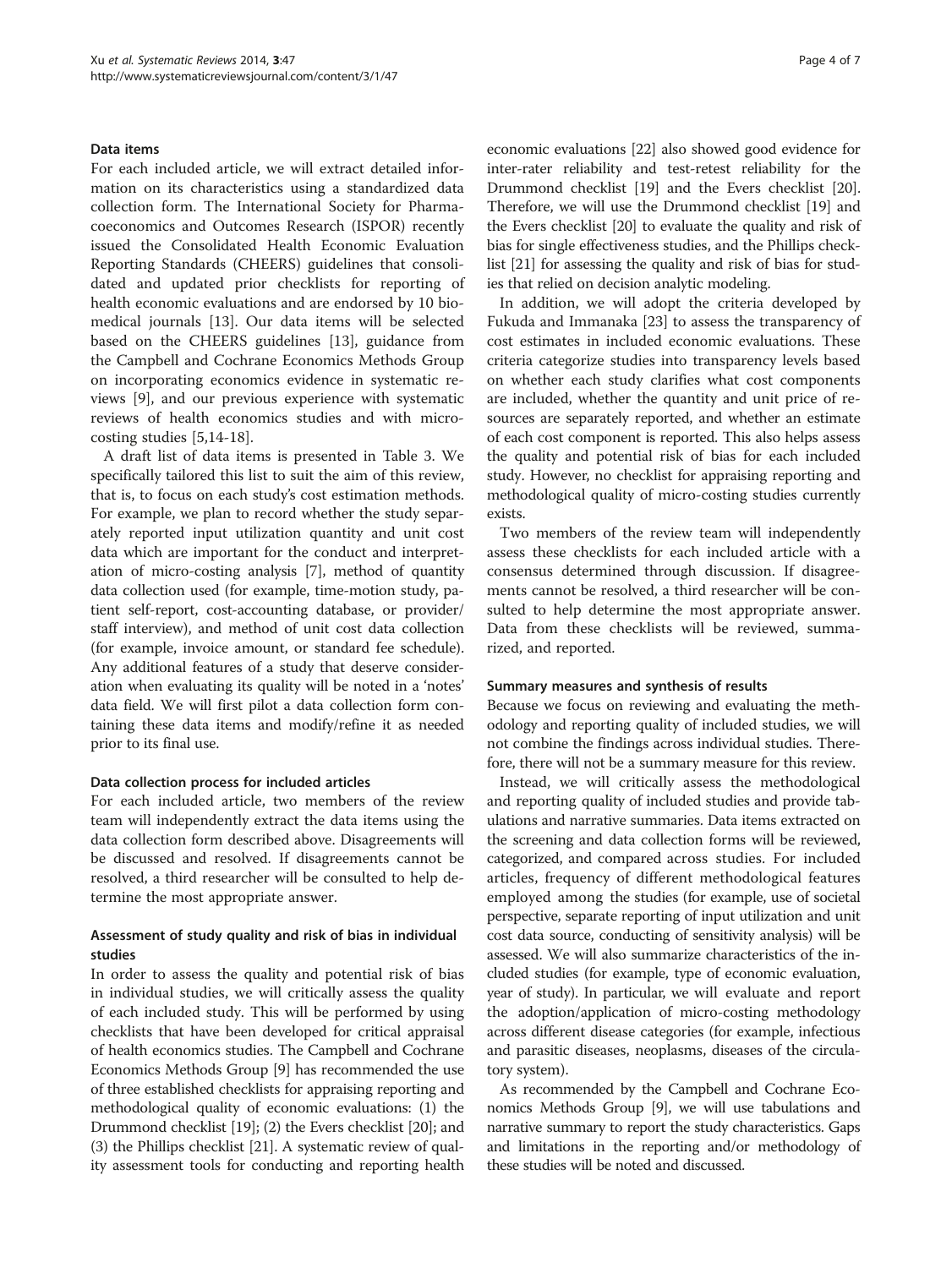## <span id="page-4-0"></span>Table 3 Items on data collection form for included articles

| 1.  | Author                                                                                                                                                                                                                                                                            |
|-----|-----------------------------------------------------------------------------------------------------------------------------------------------------------------------------------------------------------------------------------------------------------------------------------|
| 2.  | Year of publication                                                                                                                                                                                                                                                               |
| 3.  | Journal name                                                                                                                                                                                                                                                                      |
| 4.  | Research topic and study questions                                                                                                                                                                                                                                                |
| 5.  | Disease category: disease name, disease classification based on International Classification of Diseases, Ninth Revision, Clinical Modification<br>(ICD-9-CM) chapters (for example, infectious and parasitic diseases, neoplasms, diseases of the circulatory system, and so on) |
| 6.  | Study intervention(s)                                                                                                                                                                                                                                                             |
| 7.  | Comparator intervention(s)                                                                                                                                                                                                                                                        |
| 8.  | Study population/patient characteristics: age, gender, race/ethnicity, inclusion of vulnerable population, and so on                                                                                                                                                              |
| 9.  | Study setting                                                                                                                                                                                                                                                                     |
| 10. | Country/jurisdiction                                                                                                                                                                                                                                                              |
| 11. | Sample size                                                                                                                                                                                                                                                                       |
| 12. | Year(s) of study                                                                                                                                                                                                                                                                  |
| 13. | Study perspective: societal, healthcare system, hospital, healthcare program, and so on                                                                                                                                                                                           |
| 14. | Time horizon                                                                                                                                                                                                                                                                      |
| 15. | Discounting                                                                                                                                                                                                                                                                       |
| 16. | Price year                                                                                                                                                                                                                                                                        |
| 17. | Inflation adjustment                                                                                                                                                                                                                                                              |
| 18. | Currency                                                                                                                                                                                                                                                                          |
| 19. | Currency conversion                                                                                                                                                                                                                                                               |
| 20. | Type of economic analysis: cost effectiveness analysis, cost utility analysis, cost benefit analysis, cost minimization analysis,<br>cost comparison analysis, cost outcome description, cost of illness study, and so on                                                         |
| 21. | Study type and design: randomized clinical trial, observational study, decision analytic modeling, other economic modeling, and so on                                                                                                                                             |
| 22. | Economic outcome(s)                                                                                                                                                                                                                                                               |
| 23. | Health outcome(s)                                                                                                                                                                                                                                                                 |
| 24. | Methods used to define effectiveness and preferences                                                                                                                                                                                                                              |
| 25. | Cost components included: personnel costs, consumables/materials/supplies cost, medication cost, facility cost, transportation<br>cost, productivity loss, and so on                                                                                                              |
| 26. | Separate reporting of input utilization quantity and unit cost data                                                                                                                                                                                                               |
| 27. | Method of quantity data collection: time-motion study, patient self-report, cost-accounting database, provider/staff interview, and so on                                                                                                                                         |
| 28. | Method of unit cost data collection: invoice amount, hospital/clinic/provider price catalogue, national/regional/provincial/<br>hospital/insurer fee schedule, human resources/payroll record, and so on                                                                          |
| 29. | Study assumption(s)                                                                                                                                                                                                                                                               |
| 30. | Sensitivity analyses performed: stochastic (probabilistic) sensitivity analysis, deterministic sensitivity analysis, or no sensitivity analysis                                                                                                                                   |
| 31. | Whether the study referred to its own methodology as micro-costing                                                                                                                                                                                                                |
| 32. | Comparison with other economic evaluation                                                                                                                                                                                                                                         |
| 33. | Funding source: industry sponsored study, non-profit funding sources, no funding, or not specified                                                                                                                                                                                |
| 34. | Conflict of interest: yes, no, or not reported                                                                                                                                                                                                                                    |
| 35. | Notes (please record any additional features of the study that deserve consideration when evaluating its quality)                                                                                                                                                                 |

## Additional analyses

We will carefully review articles captured in our systematic review that directly compare micro-costing with other cost valuation methods, and appraise their findings. This will allow us to report comparative information on the performance of alternative cost estimation methods, which can inform future research and policy discussion.

## Risk of bias across studies

Risk of bias across studies is particularly relevant when a systematic review combines evidence on treatment effects across multiple studies. However, our review seeks to evaluate the methodological and reporting quality of micro-costing studies, rather than the effect of any particular intervention, and will not combine results across studies. We will include studies across diseases and conditions,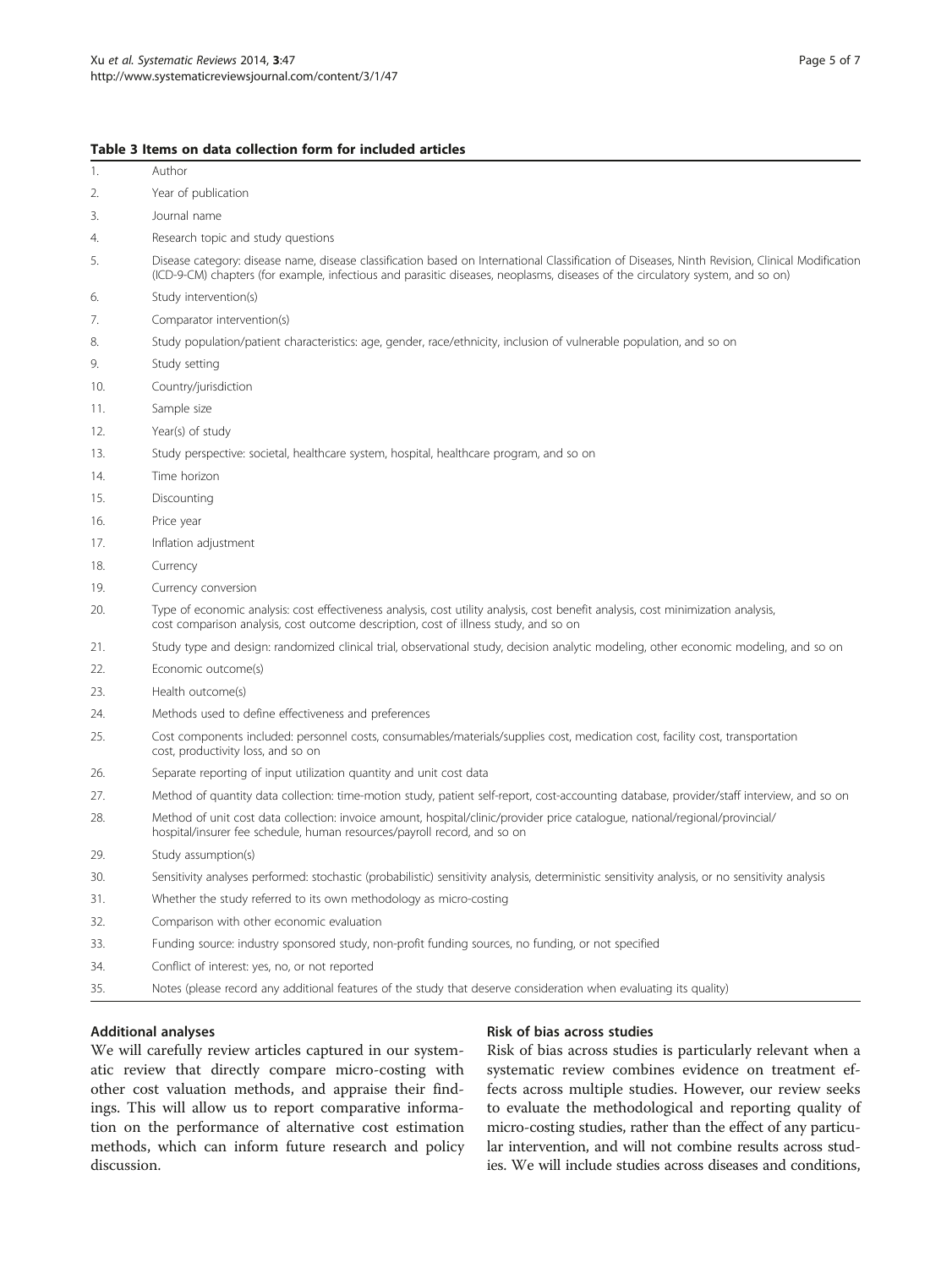<span id="page-5-0"></span>and include a wide variety of health and medical interventions, strategies, and programs. Therefore, we expect that the risk of bias across studies (for example, publication bias, selective reporting bias) will have minimal impact on our findings. Moreover, the traditional tools for assessing publication bias (for example, funnel plots) or selective reporting bias (for example, comparing outcomes listed in the methods section with those reported in the results section) have been designed for examining treatment effect of interventions [6], which cannot be applied to our study. Because of these considerations, our assessment of the risk of bias across studies will be based on evaluations of each study's funding source (for example, industry sponsored study, non-profit funding sources, no funding, or not specified) [\[24\]](#page-6-0) and the nature of disclosed conflict of interest for the study.

## **Discussion**

Micro-costing is a cost estimation method that enables precise estimation of economic costs for health interventions. With a growing interest in economic evaluations, we expect to see an increasing number of studies adopting this methodology. Therefore, standardizing the methods and techniques for conducting and reporting a microcosting analysis is important. If researchers can establish and follow a standardized method for conducting and reporting micro-costing analyses, the quality and transparency of individual studies will be enhanced, and comparability across studies and interpretation of findings will improve. This systematic review will provide useful information to facilitate this effort. Specific guidelines and checklists for conducting and reporting micro-costing studies do not currently exist but can be developed and will help inform clinical and health policy decision-making about resource allocation in the long run.

We recognize that micro-costing has its own limitations [1,6]. It is labor-intensive to collect such detailed utilization and valuation data. The results may not be widely generalizable, as the data may reflect only the practice at selected sites with specific populations. Hence, it is not always feasible or desirable to use micro-costing in economic evaluations. However, prior studies have demonstrated the usefulness and importance of this methodology in certain scenarios (for example, new interventions, extensive variability across providers, and so on) [2-7,[17,18\]](#page-6-0) and advances in electronic administrative databases (for example, proprietary cost-accounting data systems) [6] portend greater ease of individual-based data collection in the future. The purpose of this systematic review is to provide a critical assessment of how micro-costing has been used in the current literature. This information can help set research priorities for future economic evaluations and identify opportunities to improve the quality and reporting of future studies when micro-costing is desired or needed.

#### Abbreviations

CHEERS: Consolidated Health Economic Evaluation Reporting Standards; ISPOR: International Society for Pharmacoeconomics and Outcomes Research; NHS EED: National Health Service Economic Evaluation Database; NIDA: National Institute on Drug Abuse; NIH: National Institutes of Health; PRISMA: Preferred Reporting Items for Systematic Reviews and Meta-Analyses; PROSPERO: International Prospective Register of Systematic Reviews.

#### Competing interests

The authors declare that they have no competing interests.

#### Authors' contributions

XX designed the systematic review and drafted the manuscript. HKGN developed the search strategy for the systematic review and participated in critical revision of the manuscript. JPR conceived of the study concept, participated in and supervised the design of the systematic review, and participated in drafting and critically revising the manuscript. All authors read and approved the final manuscript.

### Authors' information

XX is an assistant professor at Yale University Department of Obstetrics, Gynecology and Reproductive Sciences. HKGN is a librarian at Yale University Cushing/Whitney Medical Library. JPR is an associate professor at University of Pennsylvania Perelman School of Medicine Department of Medical Ethics and Health Policy and a senior fellow at University of Pennsylvania Leonard Davis Institute of Health Economics.

#### Acknowledgements

The National Institutes of Health (NIH) (National Institute on Drug Abuse (NIDA) grant R01DA025555) provides funding support for this study. Dr. Ruger is also supported by the Patrick and Catherine Weldon Donaghue Medical Research Foundation. The funders had no role in the design of the study and will not participate in the collection, analysis, and interpretation of data, preparation or approval of any final reports or manuscripts, or decision to submit the manuscripts for publication.

#### Author details

<sup>1</sup>Department of Obstetrics, Gynecology and Reproductive Sciences, Yale University School of Medicine, 310 Cedar Street, LSOG 205B, PO Box 208063, 06520 New Haven, CT, USA. <sup>2</sup>Cushing/Whitney Medical Library, Yale University, 333 Cedar Street, 06510 New Haven, CT, USA. <sup>3</sup>Department of Medical Ethics and Health Policy, Perelman School of Medicine; The Leonard Davis Institute of Health Economics; University of Pennsylvania, 3401 Market Street, 19104 Philadelphia, PA, USA.

#### Received: 21 February 2014 Accepted: 29 April 2014 Published: 21 May 2014

#### References

- Gold MR, Siegel JE, Russell LB, Weinstein MC: Cost-effectiveness in Health and Medicine. New York, NY: Oxford University Press; 1996.
- 2. Tan SS, Rutten FF, van Ineveld BM, Redekop WK, Hakkaart-van Roijen L: Comparing methodologies for the cost estimation of hospital services. Eur J Health Econ 2009, 10:39–45.
- 3. Heerey A, McGowan B, Ryan M, Barry M: Microcosting versus DRGs in the provision of cost estimates for use in pharmacoeconomic evaluation. Expert Rev Pharmacoecon Outcomes Res 2002, 2:29–33.
- 4. Clement Nee Shrive FM, Ghali WA, Donaldson C, Manns BJ: The impact of using different costing methods on the results of an economic evaluation of cardiac care: microcosting vs gross-costing approaches. Health Econ 2009, 18:377–388.
- 5. Ruger JP, Emmons KM, Kearney MH, Weinstein MC: Measuring the costs of outreach motivational interviewing for smoking cessation and relapse prevention among low-income pregnant women. BMC Pregnancy Childbirth 2009, 9:46.
- 6. Barnett PG: An improved set of standards for finding cost for cost-effectiveness analysis. Med Care 2009, 47:S82–S88.
- 7. Frick KD: Microcosting quantity data collection methods. Med Care 2009, 47:S76–S81.